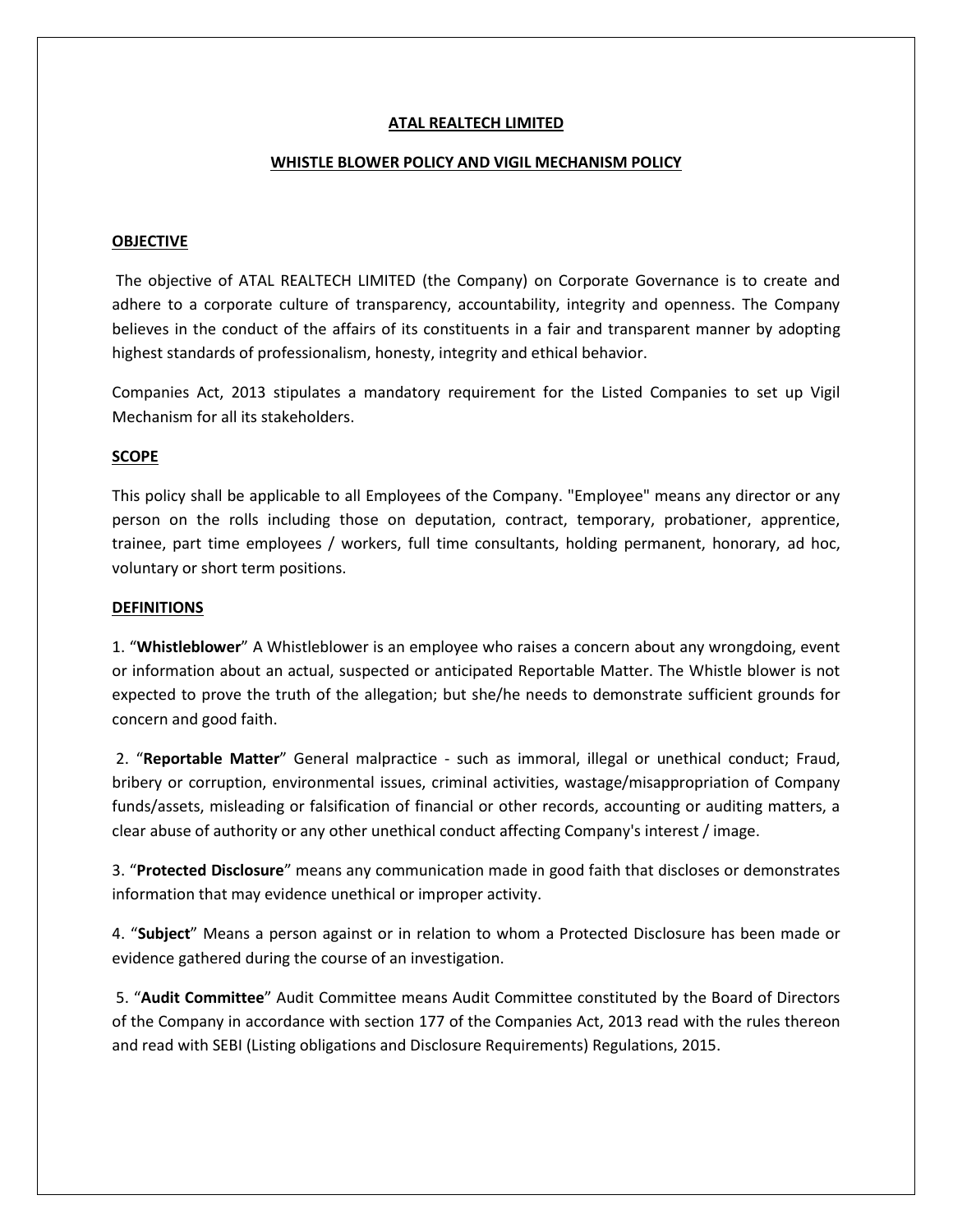## **GUIDING PRINCIPLES**

This Policy ensures that:

1. the Whistle Blower and/or the person processing the Protected Disclosure is not Victimized for doing so;

2. Treat victimization as a serious matter including initiating disciplinary action on such person/(s);

- 3. Ensure complete confidentiality;
- 4. Not attempt to conceal evidence of the Protected Disclosure;
- 5. Take disciplinary action, if any one destroys or conceals evidence;
- 6. Protected Disclosure made/to be made;

7. Provide an opportunity of being heard to the persons involved especially to the Subject.

The purpose of Whistle Blower Policy is to allow the Directors and employees to raise concerns about unacceptable improper practices and/or any unethical practices and/or other genuine concerns being followed in the organization without the employees being necessarily required to inform their superiors and to create awareness amongst employees to report instances of leak of unpublished price sensitive information.

This Policy is intended to check that whenever any unacceptable/improper practice and/or any unethical practice and/or any instances of leak of unpublished price sensitive information and/ or any other genuine concern is reported by a Director or an employee, proper action is taken to check such practice/wrongdoing and the concerned Director or employee is protected / safeguarded against any adverse action and/or any discrimination and/or victimization for such reporting.

### **ELIGIBILITY**

 All employees and directors of the Company are eligible to make Protected Disclosures under the Policy in relation to matters concerning the Company.

### **DISQUALIFICATIONS**

A Reportable Matter should not be confused with a grievance related to employment / superior subordinate relationship / relationship with peers. Protection under this Policy would not mean protection from disciplinary action arising out of false or bogus allegations made by a Whistle Blower knowing it to be false or bogus or with a mala fide intention. Any abuse of this protection will warrant disciplinary action.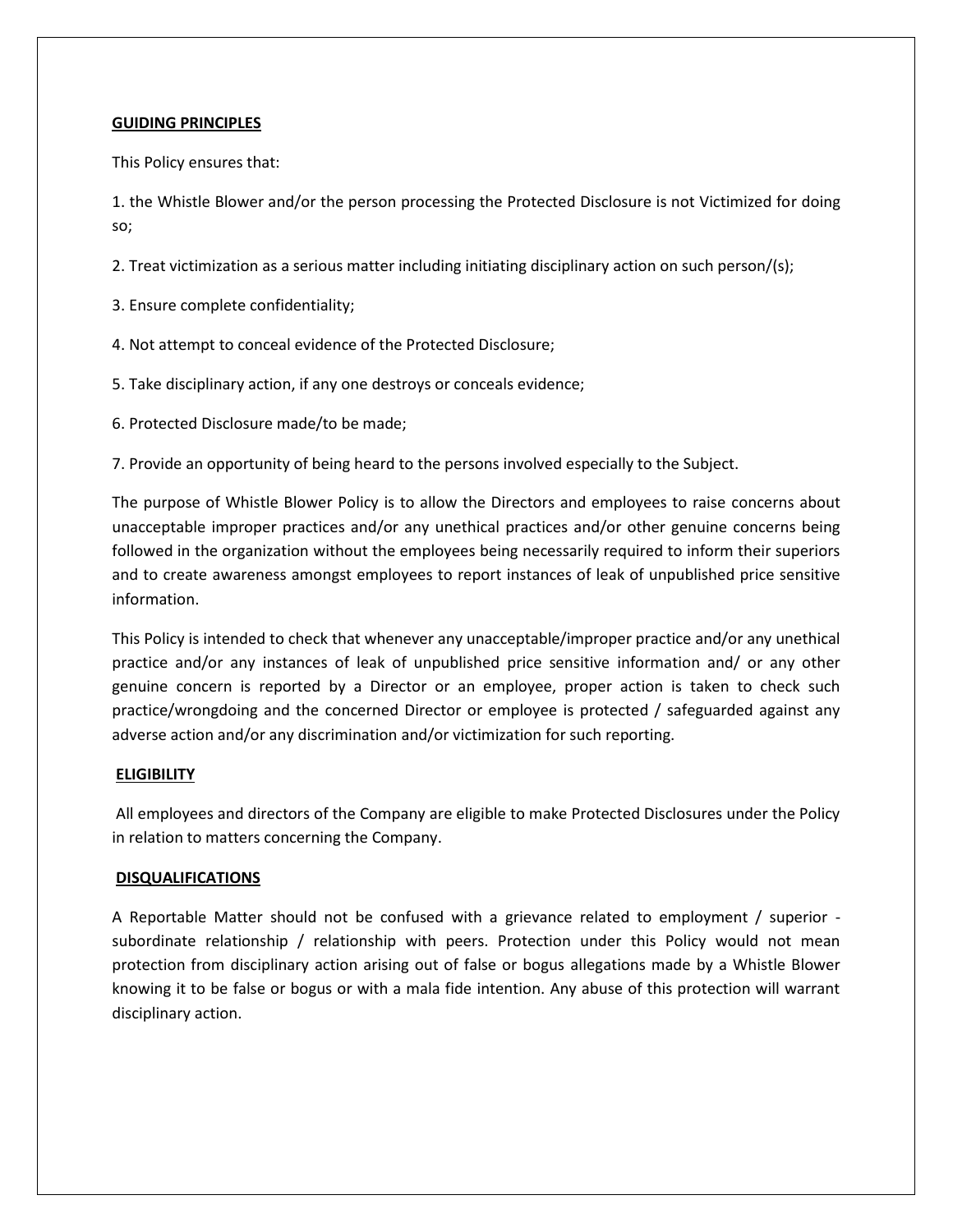## **REPORTING MECHANISMS**

Employees should raise Reportable Matters directly to the Chairperson of the Audit Committee constituted by the Board of Directors of the company or in his absence to any other member of the Audit Committee.

The employees can notify a Reportable Matter by sending a complaint letter in a sealed envelope marked "Private and Confidential" to the chairperson of the Audit Committee at the address mentioned below:

# **ATAL REALTECH LIMITED # SHOP NO. 1, SUMANGAL BUILDER HOUSE, HOLARAM COLONY SADHU VASWANI ROAD, NASHIK - 422002**

Whistle Blower must put expressly mention his/her name. Concerns expressed anonymously **WILL NOT BE** investigated.

# **INVESTIGATION**

- **1.** All Protected Disclosures reported under this Policy will be thoroughly investigated by the Audit Committee of the Company who will investigate/oversee the investigations under the authorization of the Chairperson of the Audit Committee. If any member of the Audit Committee has a conflict of interest in any given case, then he/she should recuse himself/herself and the other members of the Audit Committee should deal with the matter on hand.
- **2.** The decision to conduct an investigation taken by theChairman of the Audit Committee is by itself not an accusation and is to be treated as a neutral fact-finding process. Investigation may not support the conclusion of the Whistleblower that an improper or unethical act was committed.
- **3.** All information disclosed during the course of the investigation will remain confidential, except as necessary or appropriate to conduct the investigation and take any remedial action, in accordance with any applicable laws and regulations. The Company reserves the right to refer any concerns or complaints regarding Reportable Matters to appropriate external regulatory authorities.
- **4.** Subjects shall have a duty to co-operate with the Chairman of the Audit Committee or any of the Investigators during investigation to the extent that such co-operation will not compromise selfincrimination protections available under the applicable laws.
- **5.** Subjects have a responsibility not to interfere with the investigation. Evidence shall not be withheld, destroyed or tampered with, and witnesses shall not be influenced, coached, threatened or intimidated by the Subjects.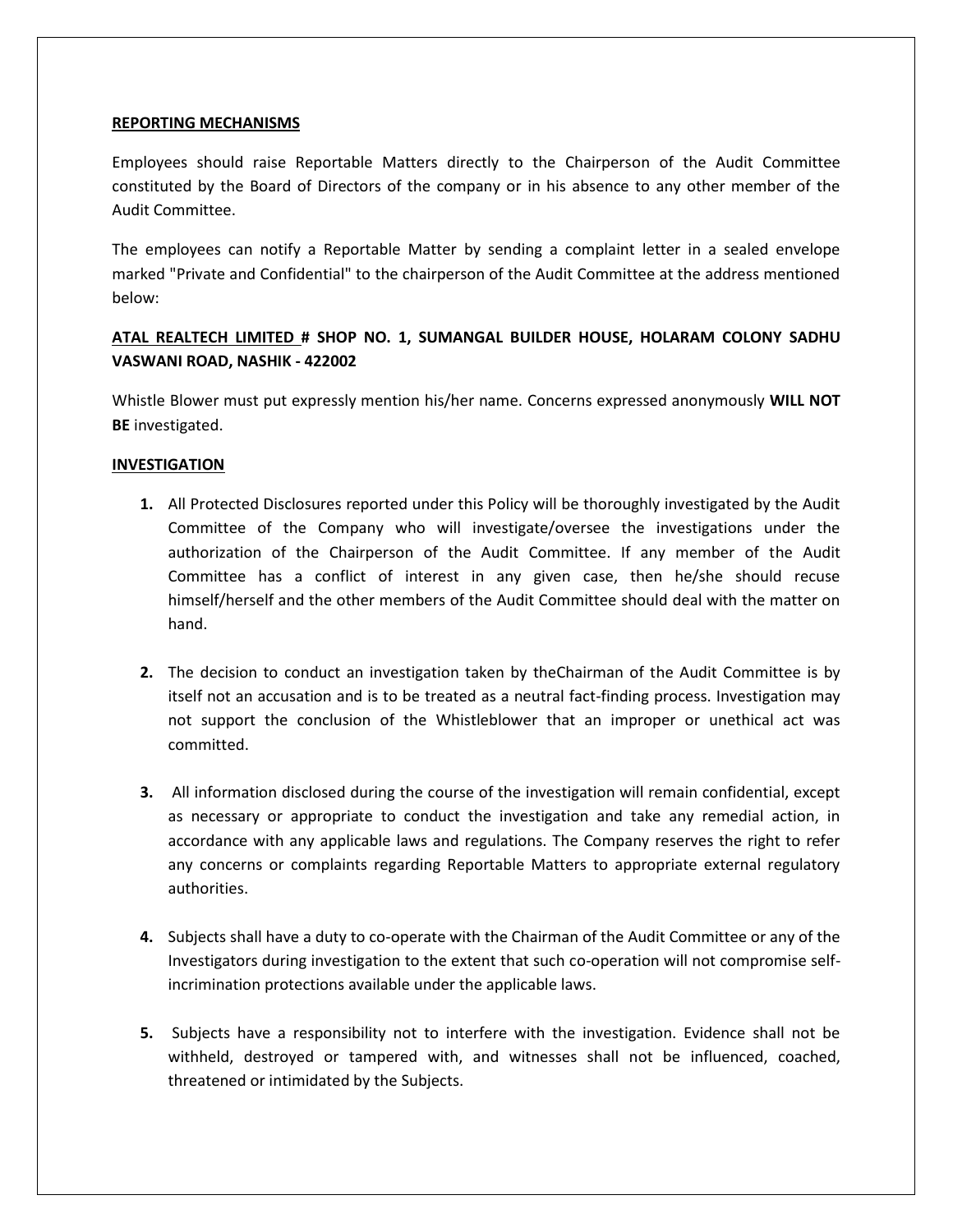- **6.** Unless there are compelling reasons not to do so, Subjects will be given the opportunity to respond to material findings contained in an investigation report. No allegation of wrongdoing against a Subject shall be considered as maintainable unless there is good evidence in support of the allegation.
- **7.** Subjects have a right to be informed of the outcome of the investigation.
- **8.** The Whistleblower will be kept informed of the progress and the final outcome of the investigation, within the constraints of maintaining confidentiality.
- **9.** The investigation shall be completed normally within 30 days of the receipt of the Protected Disclosure.

# **DOCUMENTATION**

 The members of the Audit Committee shall maintain documentation of all complaints or reports, subject to this Policy. The documentation shall include any written submissions provided by the complainant, any other Company documents identified in the complaint or by the Company as relevant to the complaint, a summary of the date and manner in which the complaint was received by the Company and any response by the Company to the complainant. All such documentation shall be retained by the Company for a minimum of five (5) years from the date of receipt of the complaint or as required by law, whichever is higher.

### **PROTECTION TO THE WHISTLEBLOWER**

# **1. Confidentiality**

Whistle-blower protections are provided in two important areas - confidentiality and against retaliation. In so far as possible, the confidentiality of the Whistle-blower will be maintained. However, identity may have to be disclosed to conduct a thorough investigation, to comply with the law and to provide accused individuals their legal rights of defense. Any other Employee assisting in the said investigation shall also be protected to the same extent as the Whistleblower.

### **2. Protection**

 If any Employee believes that he/she is being subjected to discrimination, retaliation or harassment for having made a report under this Policy, he/she must immediately report those facts to his/her supervisor, manager or point of contact.

Any other Employee assisting in the said investigation shall also be protected to the same extent as the Whistleblower.